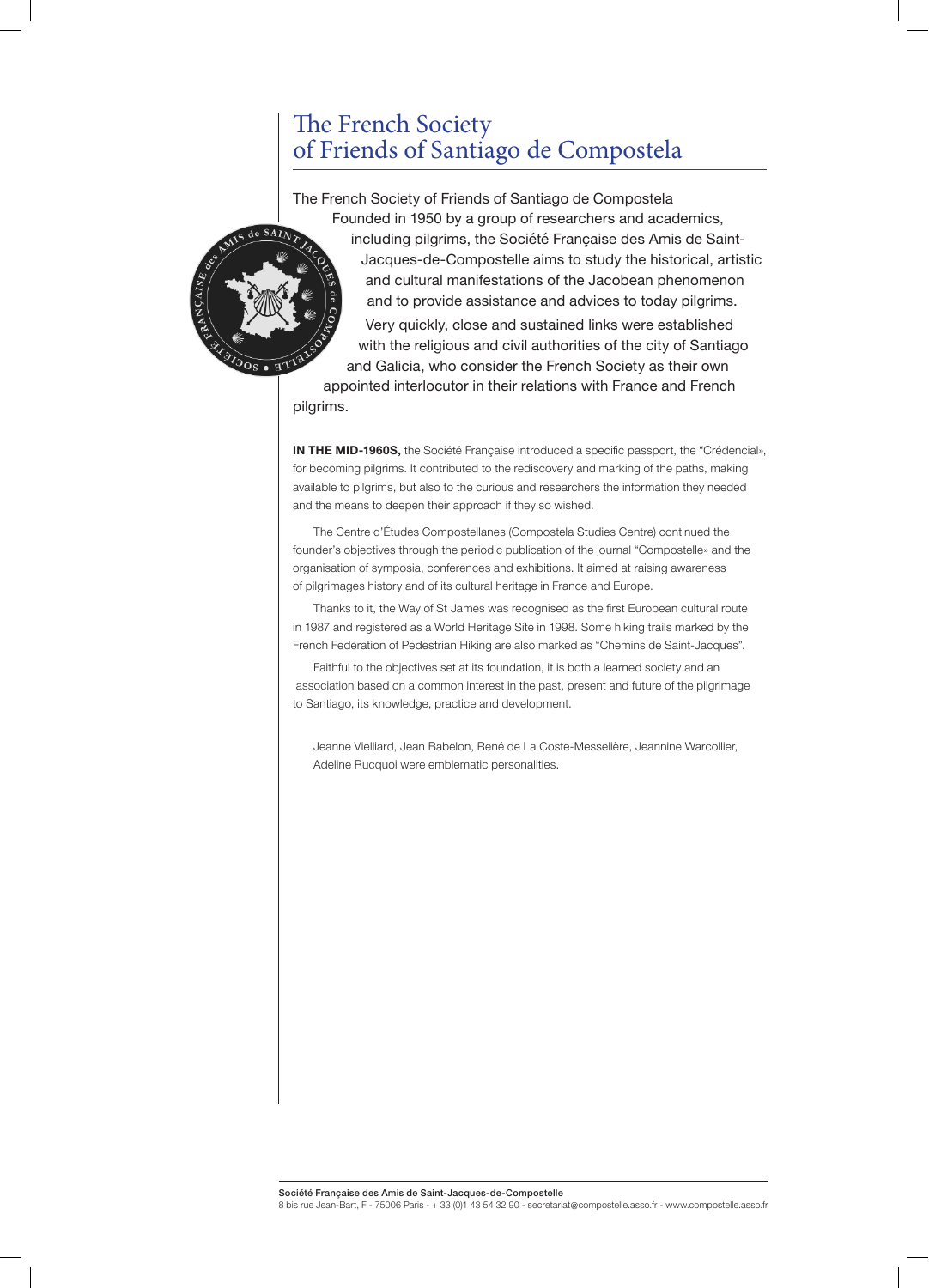# Biography of Jeannine Warcollier



The name of Jeannine WARCOLLIER is closely linked to the pilgrimage to Compostela. She died in 2016 at the age of 92. All through her life, she remained active, in particular as Secretary General of the French Society of Friends of Santiago.

**BORN IN REIMS** (North-East of France), she is a devoted, single woman who dedicated her whole life to the fame of the Compostela pilgrimage and to the French Society. A paradox that amused her a lot: she had never walked the pilgrimage to the tomb of the Apostle Santiago and her life was entirely dedicated to the rebirth and promotion of the ways to Santiago and their pilgrims. The pilgrims who frequented the "rue des Canettes" office (Paris 6th.), then the "rue Jean Bart" (also Paris 6th.), knew the tireless secretary general well. She was known and recognised well beyond the French capital for her action and conferences. She arrived on the St Jame's way thanks to the example of her brother, who in 1958, left with a group of nine Parisian students from Parthenay (middle-west of France) to Compostela.

Poliomyelitis prevented the young Michel Warcollier from walking, so he made the pilgrimage in a cart pulled by a mare: Rosalie. Parthenay was chosen as the starting point because the family of one of the young organisers was from this Poitou town and he had heard of Aimery Picaud of Parthenay-le-Vieux, known at that time as the compiler of the "pilgrim's guide» in the 12th century. At a time when there was nothing on the way: no accommodation, no markers, no walker, no map and no "Credencial"...

At the request of pilgrims who had been arrested for vagrancy, the "Credencial», heir to the credentials provided by religious authorities to medieval pilgrims, was created in France by the Société Française des Amis de Saint-Jacques-de-Compostelle. In 1960, Jeannine Warcollier joined the Company, which was founded in 1950 under the leadership of Louis Bourdon, Jeanne Vielliard and René de La Coste-Messelière. From then on, she undertook to serve the path and her pilgrims, to enlighten them with her valuable advices. Responsible for the publication of the Society's newsletter (the Echo of the Paths of St James), she answered letters and wrote numerous articles. She also worked on the correction and proofreading of articles for the journal of the society's Compostela Studies, a scholarly journal called "Compostelle".

The walking pilgrimage to Compostela underwent a major revival in the Jubilee Year of 1965. In those times, Spain made great efforts to arrange paths and to develop accommodation structures. Jeannine Warcollier contributes to the organisation of a large number of exhibitions. Starting with the exhibition in 1967, at the psychiatric hospital of Cadillac-sur-Garonne (South-West of France), founded in the 17th century by the Duke of Epernon under the condition that six beds be reserved to accommodate pilgrims to Compostela free of charge and whose director at the time was passionate about Santiago. Jeannine Warcollier kept in mind the whole recent history of the pilgrimage; recalls the Society of Friends of Santiago in a tribute paid by the President. She served the Apostle and his pilgrims all the time through. In this life of volunteering, she was very discreet but she was everywhere, recalls a relative.

A Catholic, Lady of the Military and Hospitaller Order of Saint Lazarus of Jerusalem, Jeannine Warcollier also contributed to the re-foundation, in Chartres in 1994, of a Jacobite brotherhood founded in 1506 in Paris. It brings together experienced pilgrims who wish to maintain their devotion to the apostle and support future pilgrims in their spiritual preparation.

Société Française des Amis de Saint-Jacques-de-Compostelle

8 bis rue Jean-Bart, F - 75006 Paris - + 33 (0)1 43 54 32 90 - secretariat@compostelle.asso.fr - www.compostelle.asso.f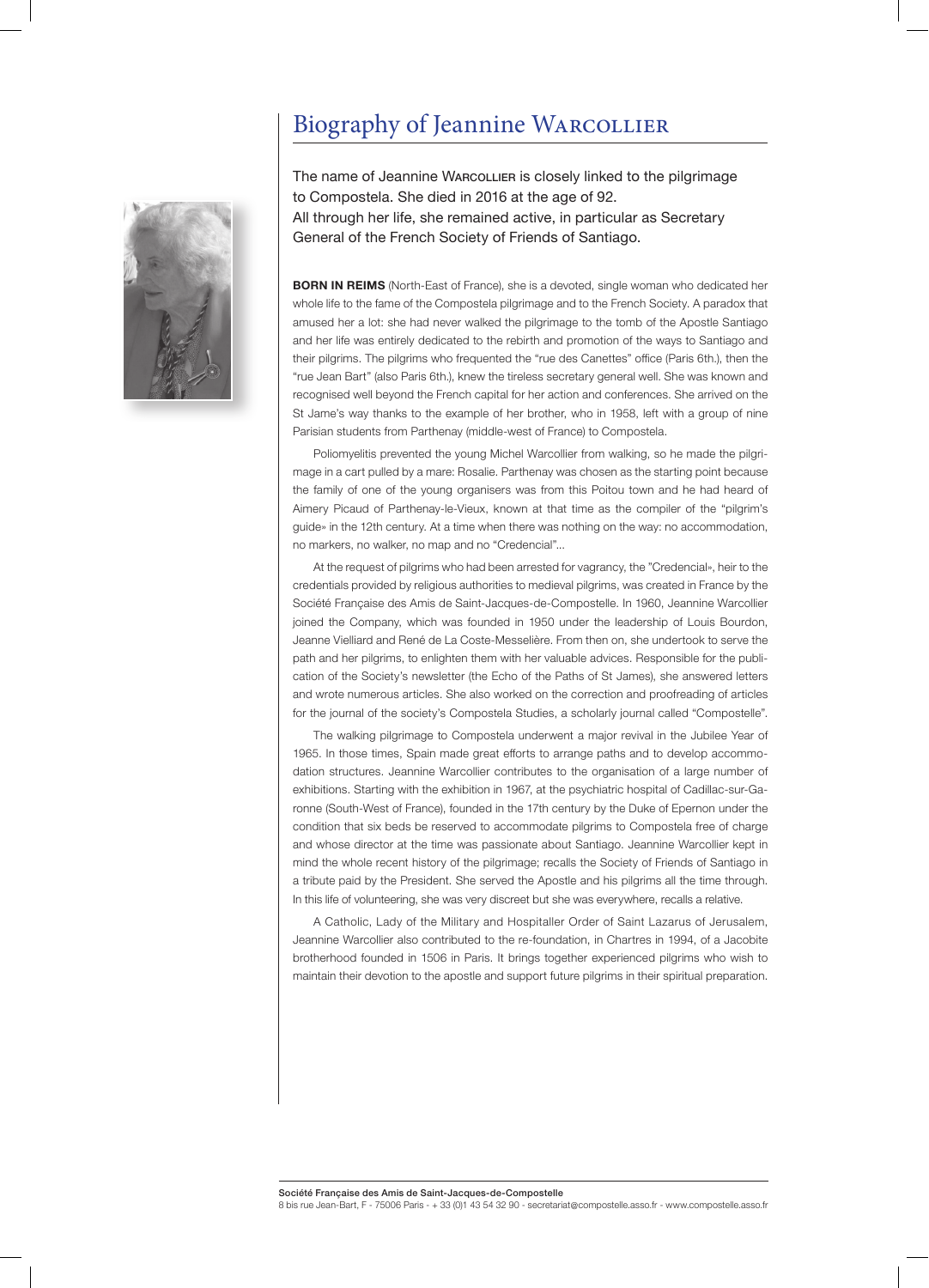# Les membres du Jury

#### **Patrice BERNARD**

Président de la Société Française des Amis de Saint-Jacques-de-Compostelle

### **Isalas CALVO DE LA UZ**

Directeur de l'administration et des relations avec les organisations des Amis de Saint-Jacques-de-Compostelle Consilleria de Cultura e Turismo Xunta de GALICE

### **Monseigneur DON SECUNDO**

Doyen du Chapitre de la Cathédrale de Saint-Jacques-de-Compostelle

#### **Pascal DUCHENE**

Président de l'Association Belge des Amis de Saint-Jacques-de-Compostelle

#### **Alain GARROT**

Maire-adjoint de la ville de Lourdes Fondateur de La croisée chemins et initiateur des Rencontres Internationales des Pèlerins de Saint-Jacques-de-Compostelle

## **Luis GUTIÉRREZ PERRINO**

President de la Federación Española de Asociaciones de Amigos del Camino de Santiago

#### **Sébastien PENARI**

Chargé à l'Agence de Coopération Interrégionale et Réseau: Chemins de Saint-Jacques-de-Compostelle (ACIR) du développement scientifique et culturel – Relation aux adhérents

#### **Adeline RUCQUOI** *(à confirmer)*

Présidente de la Société Française des Amis de Saint-Jacques-de-Compostelle de 2006 à 2016

Médiéviste, Directeur de recherche émérite du CNRS

Membre français du Comité International des Experts du Chemin de Saint-Jacques auprès du gouvernement de GALICE